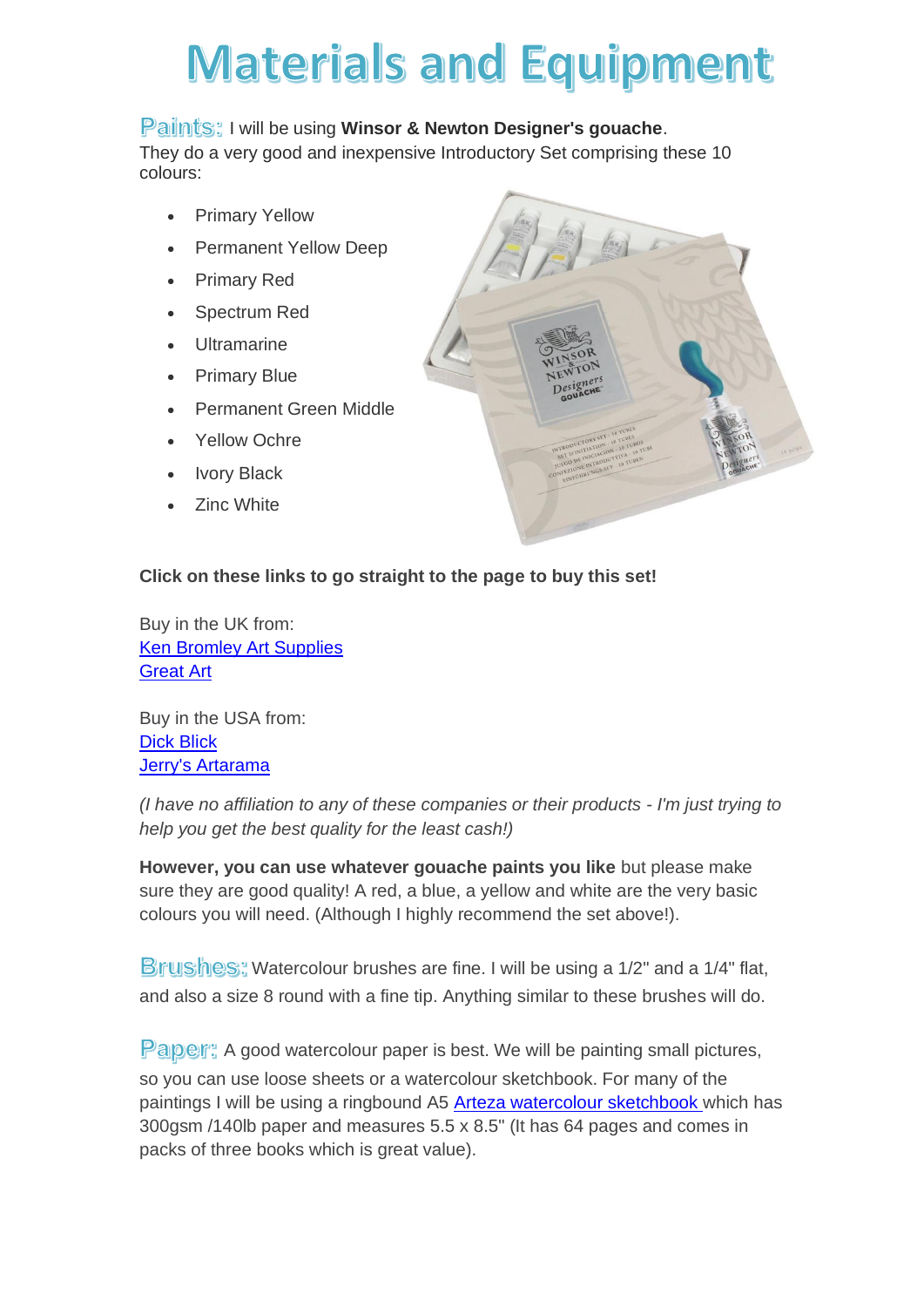

[Arteza Watercolour Sketchbook](https://arteza.com/dp/spiral-bound-watercolor-book-3)

Other materials: You will need

However any good watercolour paper will do - in loose sheets, blocks or in a book. So if you already have something at home, then go ahead and use it!

#### **Click on these links to go straight to the page!**

Buy in the UK from here: [Arteza Watercolour Sketchbook](https://arteza.co.uk/dp/watercolour-book-hard-cover-5-5x8-5-in-32-sheets-300-gsm-spiral-bound-black-3-pack)

[B](https://arteza.co.uk/dp/watercolour-book-hard-cover-5-5x8-5-in-32-sheets-300-gsm-spiral-bound-black-3-pack)uy in the USA from here:

- A palette in which to store and mix your paint. This can be anything from a white plate to an empty watercolor palette. See my palette below.
- a 2B or 3B pencil, possibly an eraser as well!
- Masking tape is great for creating nice crisp edges to your paintings.
- A water pot
- A small spray bottle (available from chemist's or pharmacies as well as some art stores)
- Kitchen roll